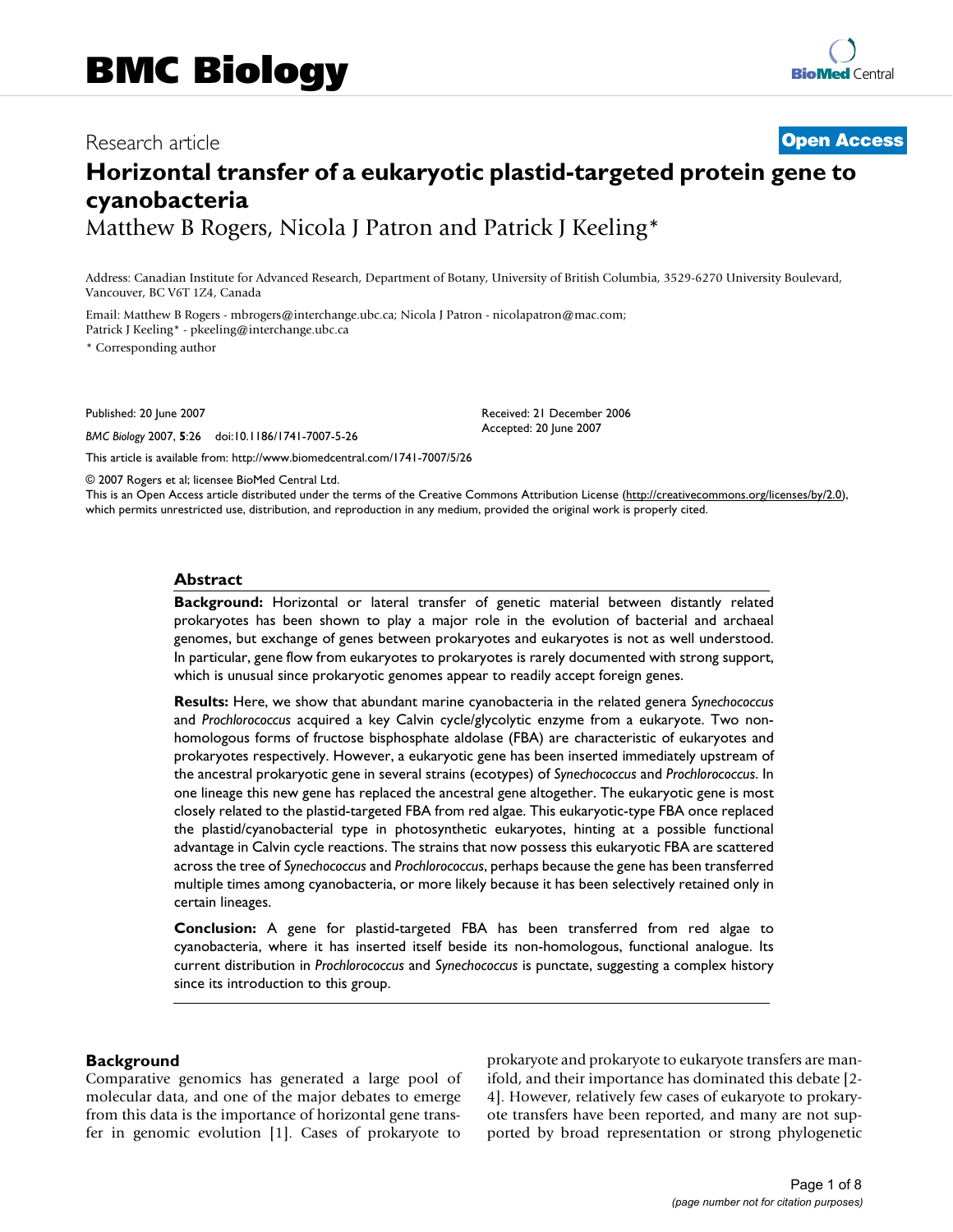results [4]. The apparent paucity of such events in relation to transfers between prokaryotes could reflect biological limitations on gene transfer from eukaryotes to prokaryotes. Such limitations might include the presence of spliceosomal introns, or differences in promoter structures and ribosomal binding sites. Another important consideration, however, is that prokaryotes are far more abundant than eukaryotes in most microbial ecosystems, so there might be limited opportunities for such transfers to occur. Nevertheless, a small number of well-supported examples of eukaryote to prokaryote gene transfer are known. One of the most intriguing of these is the transfer of eukaryotic alpha- and beta-tubulin subunits to the bacterium *Prosthecobacter* [5,6]. Other examples are described in the recent analysis of eukaryotic shikimate pathway enzymes [7]. This study has revealed a possible eukaryote to prokaryote transfer in the gene encoding a class II 3 deoxy-D-arabino-heptulosonate 7-phosphate (DAHP)synthase. Another proposed eukaryote to prokaryote transfer might have occurred in the spirochaete *Treponema pallidum*, which contains a eukaryotic-type GAPDH that is phylogenetically related to euglenozoan homologues [8]. Here, we report another example of eukaryote to prokaryote gene transfer with a number of unique functional and evolutionary implications.

Fructose bisphosphate aldolase (FBA, or aldolase) is a core carbon metabolic enzyme responsible for the aldol cleavage of fructose-bisphosphate into glyceraldehyde-3 phosphate (GAP) and dihydroxyacetone phosphate (DHAP) sugars in glycolytic reactions, and the reverse aldol condensation of these triose sugars to fructosebisphosphate in Calvin cycle and gluconeogenic reactions. FBA exists in two non-homologous but functionally equivalent forms, referred to as class I and class II [9]. Eukaryotes typically use class I FBA, although there are a few noteworthy exceptions [10-13]. In contrast, prokaryotes typically use the class II form of the enzyme, although once again a handful of species also encode a class I form of unknown function. One other interesting exception is found in the plastid (chloroplast) of plants and many algae. A large number of cyanobacterial genomes have been shown to encode a canonical, bacterial class II FBA, indicating that this FBA is ancestral to the group, as one would expect for prokaryotes. As the descendants of endosymbiotic cyanobacteria, plastids would also be expected to contain this cyanobacterial class II FBA, but this enzyme has been replaced by a duplicate of the host cytoplasmic class I enzyme in the ancestors of plants, red and green algae, resulting in two class I enzymes in these groups [14]. Hence, glaucophyte plastids are unique in having retained their ancestral protein [12].

Here we show that this eukaryotic plastid-targeted class I FBA has itself been transferred to a specific group of marine cyanobacteria. The complete genomes of several strains of both *Prochlorococcus* and *Synechococcus* encode a class I FBA gene. We show that these are evolutionarily related to the gene for the plastid-targeted protein of red algae. In some strains, the ancestral class II gene has also been lost, suggesting that the eukaryotic gene has completely taken over its function. The position of the transferred gene is also of interest, as it is immediately upstream of the class II FBA in genomes where both are present. In genomes where the class II FBA has been lost, the new class I gene therefore occupies the position previously occupied by class II FBA.

## **Results and Discussion**

### *Class I and class II FBA in* **Prochlorococcus** *and*  **Synechococcus**

Cyanobacterial genomes typically encode a class II FBA for use in both glycolysis and the Calvin cycle. However, in two closely related genera, *Synechococcus* and *Prochlorococcus*, we have found the situation is more complex. The order of genes surrounding the FBA locus is highly conserved among completely sequenced representative genomes from both genera. While many strains encode only the ancestral cyanobacterial class II FBA, in three *Synechococcus* strains (BL107, CC9902, and 9311) and three *Prochlorococcus* strains (SS120, AS9601, and MIT9515), a eukaryote-derived class I FBA is found immediately upstream of the ancestral cyanobacterial gene (Figure 1). Moreover, in two *Prochlorococcus* strains (NATL1A and NATL2A) the cyanobacterial class II FBA has been lost, effectively leaving the eukaryotic class I FBA in its place (Figure 1). *Prochlorococcus* MIT9303 also has a homologue of this gene elsewhere in the genome, but both it and the canonical class II FBA contain several stop codons, indicating either they are pseudogenes or sequencing errors.

To compare the distribution of FBA genes to the phylogeny of the organisms, a phylogeny of *Prochlorococcus* and *Synechococcus* strains was constructed using a locus independent of FBA, the 16S-23S internal transcribed spacer (ITS). This phylogeny (Figure 1) largely agrees with previously published analyses [15], with a distinction between the two genera and a further subdivision between highlight and low-light adapted strains of *Prochlorococcus* [15]. However, the phylogeny is incompatible with any simple explanation for the distribution of FBA genes. Most importantly, the organisms that possess the eukaryotic class I FBA do not form a unique clade in the ITS phylogeny, but are instead scattered across the tree. This is exemplified by two pairs of *Prochlorococcus* strains (MIT9301/ AS9601 and MED4/MIT9515) that share virtually identical ITS sequences, and are thus inferred to be closely related, but in both cases the former strain encodes only the ancestral class II FBA whereas the latter encodes both classes. The two *Prochlorococcus* strains that encode only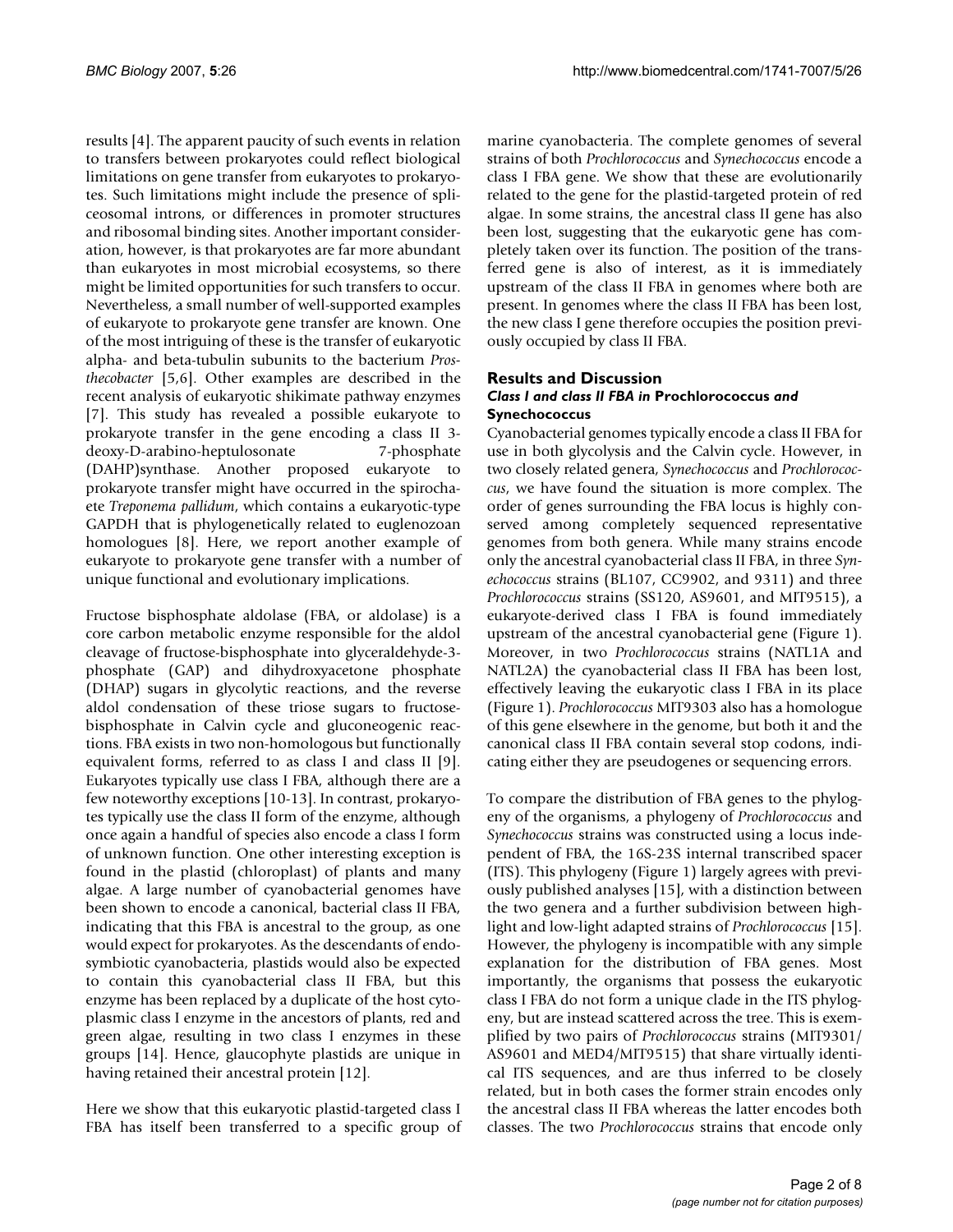

**ITS Phylogeny of** *Prochlorococcus* **and** *Synechococcus* **showing gene order surrounding FBA I locus**. Phylogeny of *Prochlorococcus* and *Synechococcus* strains showing the distribution of class I and class II FBA. Maximum likelihood tree based on rRNA ITS sequences with bootstrap support shown for major nodes with greater than 70% support. The branch leading to one clade of *Prochlorococcus* (indicated by double hatch marks) has been truncated to fit. The genomic context of FBA genes is shown for completely sequenced genomes. Class I FBA (eukaryotic) is shown in red and class II (prokaryotic) is shown in green. Black arrows correspond to up and downstream genes that are conserved in order and direction in most genomes, whereas grey arrows are the few exceptions to this conservation.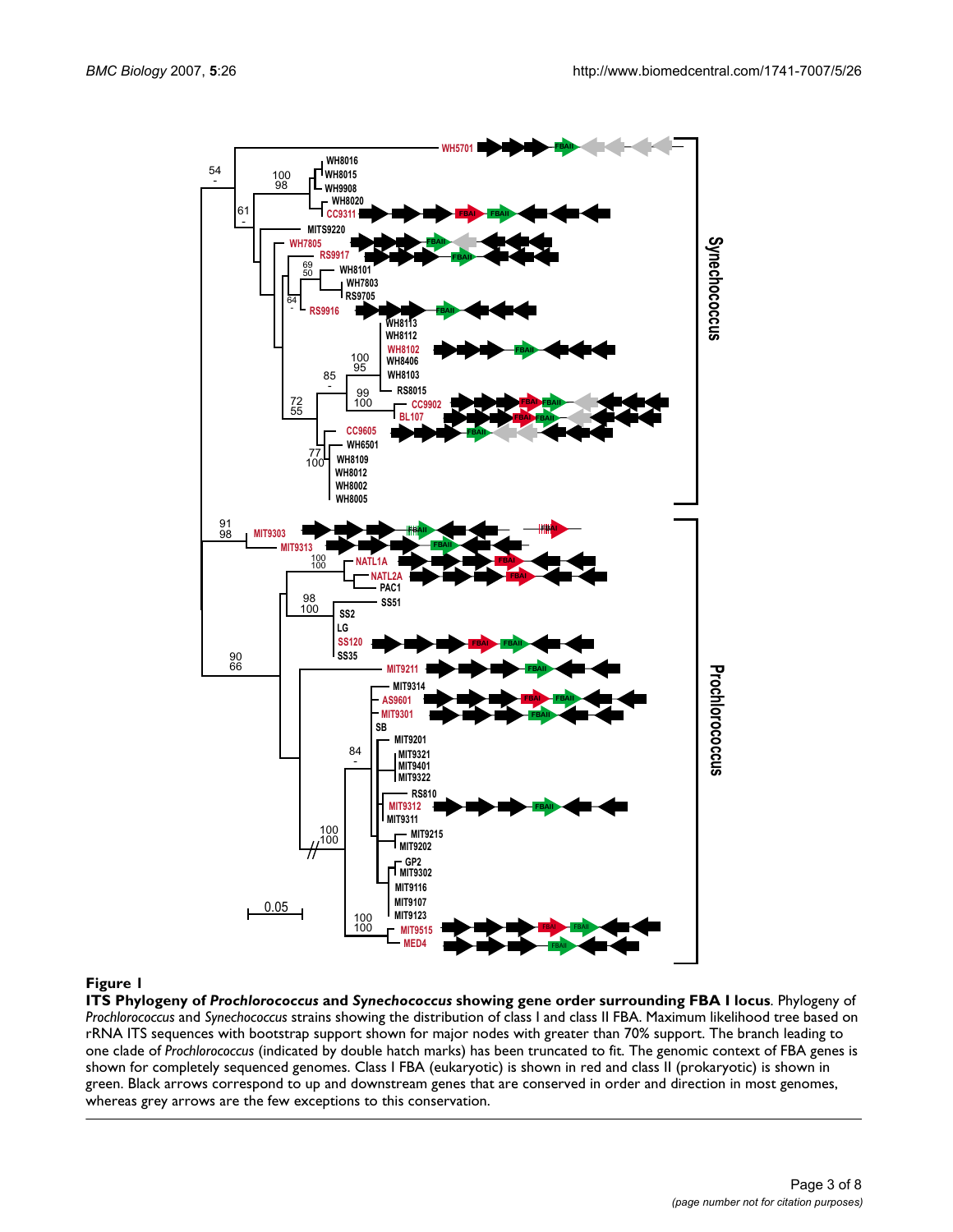the eukaryotic class I gene (NATL1A and NATL2A) are closely related in ITS phylogeny, suggesting the class II FBA was lost once in their common ancestor.

#### *Origin of class I FBA in* **Synechococcus** *and*  **Prochlorococcus**

The relatively restricted distribution of this eukaryotic gene in a few strains of *Synechococcus* and *Prochlorococcus* suggests either a very recent origin in these genera, or horizontal gene transfer between strains. To determine if the genes originated once in cyanobacteria and from what kind of eukaryote they might be derived, phylogenetic analyses were performed to determine the position of the cyanobacterial genes relative to eukaryotic class I FBAs. Class I FBA phylogeny has been shown previously to lack sufficient resolution between many major subgroups [14,16], and the present analysis was no exception to this (Figure 2). However, the cyanobacterial genes formed a unique clade with 100% support, indicating a single origin of the gene in *Synechococcus* and *Prochlorococcus*. Most importantly, the cyanobacterial genes formed a specific and strongly-supported group with the nuclear-encoded, plastid-targeted FBAs from red algae (100% support). These genes are very distantly related to the discrete clade of class I FBAs already known from some prokaryotes, which is also present in three cyanobacteria *Trichodesmium erythraeum*, *Crocosphaera watsonii*, and *Synechococystis* PCC6803. These genera are not closely related to *Prochlorococcus* and *Synechococcus*. The *Prochlorococcus* and *Synechococcus* genes show elevated rates of evolution, but with the exception of the possible pseudogene in *Prochlorococcus* MIT9303, none show any signs of being non-functional or otherwise unusual.

An affinity between genes for plastid-targeted proteins and cyanobacterial homologues is generally not surprising. However, this result is unusual in that the red and green algal plastid FBAs are not derived from the cyanobacterial endosymbiont. Instead, these genes have been inferred to result from a duplication of and replacement by the non-homologous, cytosolic class I FBA [14]. Altogether, this eukaryotic class I FBA has invaded a prokaryotic, photosynthetic environment twice: originally invading the endosymbiotic plastid in the ancestor of red and green algae (glaucophytes being the only primary algae that retain the ancestral class II FBA in their plastid [11,12]), and subsequently invading the cyanobacterial lineage itself in the genera *Synechococcus* and *Prochlorococcus*.

#### *FBA distribution within* **Synechococcus** *and*  **Prochlorococcus**

The phylogeny of class I FBA shows the *Prochlorococcus*/ *Synechococcus* genes originated once, and strongly suggests this was by horizontal gene transfer from a red alga, specifically involving the gene for its plastid-targeted FBA. However, such an event would lead to a simple distribution of class I FBA in cyanobacteria where all taxa possessing the new gene were closely related to one another. This contrasts with the observed distribution shown in Figure 1, and is best exemplified by *Prochlorococcus* strains AS9601/MIT9301 and MIT9515/MED4, where apparently close relatives differ in the presence or absence of class I FBA. The complexity of this distribution suggests the evolution of class I FBA within *Prochlorococcus* and *Synechococcus* has been characterised either by further gene transfer events, or selective loss and retention of this eukaryotic gene across different strains. These two alternatives are described in greater detail below.

On the one hand, it is possible that the class I FBA was transferred relatively recently from a red alga to one member of the *Prochlorococcus*/*Synechococcus* clade, and subsequently moved to other strains to achieve its present distribution. While multiple transfer events appears complex, there are well-known precedents for gene transfer between *Prochlorococcus* strains, facilitated by cross-infecting phage [17-19]. This leads to the possibility that the phylogeny of class I FBA might not match that of the strains in which it is found. However, the topology of the *Prochlorococcus*/*Synechococcus* clade in the class I FBA tree (Figure 2) does not differ in any strongly-supported node from the phylogeny inferred from ITS (Figure 1). Moreover, the fact that class I FBA is always found in the same genomic context suggests that such inter-strain transfer would most likely have involved insertion by homologous recombination. This would lead to the additional expectation that the flanking genes might share a greater degree of similarity to homologues in other strains with class I FBA than they do to homologues from strains that lack it. To test this, we inferred phylogenies of the ancestral class II FBA (Figure 3) and genes upstream and downstream of both FBA genes (*mviM* upstream and *purQ* downstream: see Additional file 1). In all three cases the phylogenies mirror the ITS phylogeny for strongly-supported nodes relative to the distribution of FBA genes, and in no case do they reveal a clade consisting of the class I FBA-containing strains. These gene sequences were also manually examined for evidence of small-scale recombination at the ends proximal to FBA, and none was observed. There is therefore no evidence that the evolutionary history of either class I or class II FBA has recently deviated from that of the organisms in which they are found (inferred from ITS phylogeny).

As there is no direct evidence for recombination in this region between strains containing class I FBA, and no indication that the evolutionary history of *Prochlorococcus* and *Synechococcus* class I FBA genes differs from the organisms in which they are found, there is no reason to believe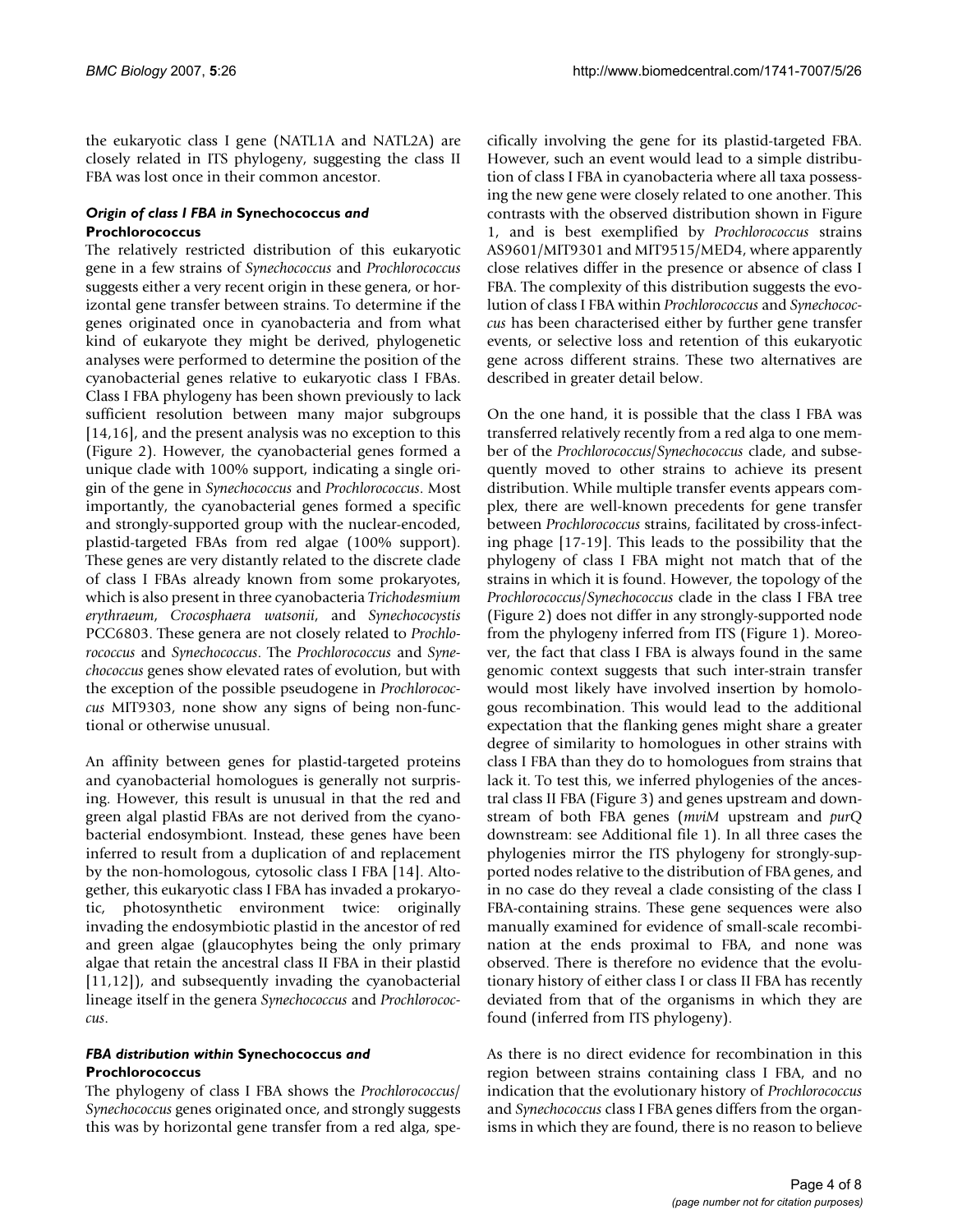

### **Figure 2**

**Protein maximum likelihood tree of class I FBA**. Protein maximum likelihood phylogeny of class I FBA. The cyanobacterial and plastid-targeted red algal class I FBA genes are indicated by boxes, and all other groups are bracketed and labelled to the right. Numbers at node correspond to bootstrap support over 50% for major nodes from ML (above) and distance (below). Methods and parameters used are detailed in the Methods section.

the gene has moved between strains. A more likely explanation is that class I FBA was acquired in the ancestor of *Prochlorococcus* and *Synechococcus* and its current distribution is due to differential gene loss and retention events. As with the horizontal transfer explanation, there is also a precedent for aldolase loss events in these genera, as the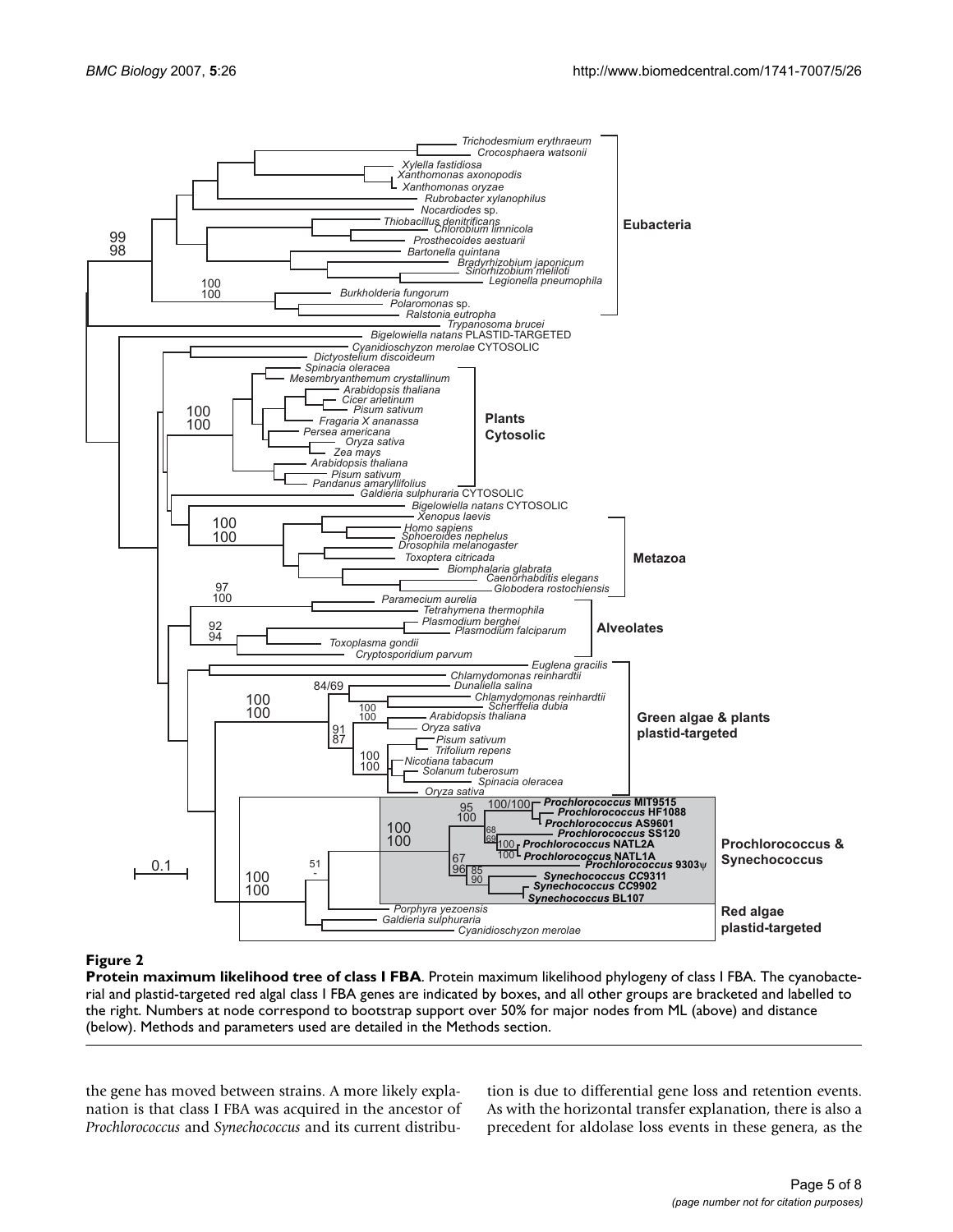

# **Figure 3**

**PHYML tree of class II FBA**. Maximum likelihood phylogeny of *Prochlorococcus* and *Synechococcus* class II FBA using nucleic acids. Numbers at node correspond to bootstrap support over 50% for major nodes from ML (above) and distance (below). Methods and parameters used are detailed in the Methods section.

ancestral class II FBA has clearly been lost in *Prochlorococcus* NATL1A and NATL2A. This explanation is consistent with all phylogenetic data, but without more sampling from additional strains, it would be premature to definitively distinguish between these two alternatives, or some combination of both.

#### *Implications for FBA evolution and function*

The existence and the punctate distribution of the eukaryotic class I FBA in *Prochlorococcus* and *Synechococcus* both have interesting implications for the evolution and function of this enzyme in cyanobacteria.

A single early origin of the eukaryotic class I FBA in *Prochlorococcus* and *Synechococcus* implies that both genes were present in their common ancestor and that redundancy was common throughout their evolution. The eukaryotic enzyme would not be retained without having acquired some function, which is most clearly demonstrated in the NATL1A and NATL2A strains where the ancestral class II gene has been lost. The maintenance of both types of FBA in several strains today, particularly in the minimal genome of *Prochlorococcus* SS120 [20], further supports the conclusion that the class I FBA has some function. It is possible that the two classes of FBA are functionally differentiated, perhaps between glycolysis and the Calvin cycle, or perhaps one recognised a new substrate

(as might also be the case with the other discrete clade of bacterial class I FBA genes in Figure 2). Any such differentiation must be reversible, however, as both classes have been lost at least once. If we consider only nodes with greater than 90% support from at least one method in Figure 1, then the eukaryotic class I FBA would have to have been lost at least once in *Synechococcus* and at least three times in *Prochlorococcus*. In reality these figures are likely larger, because many nodes in the phylogeny that are not taken into account are also consistently recovered and well supported in the other phylogenies. The ancestral class II gene would also have to have been lost at least once in the ancestor of *Prochlorococcus* NATL1A and NATL2A, which has remarkable implications for the function of this enzyme in the Calvin cycle. Indeed, if any of the gene losses implied by the distribution of FBA genes led to its function being assumed or re-assumed by its analogue, then a closer examination of the biochemical activities of class I and class II FBA in strains of *Prochlorococcus* and *Synechococcus* where both types of FBA are present will be interesting. Further examination might reveal conditions under which each class of FBA is favoured, addressing the question of why the eukaryotic protein was retained at all.

These considerations also need to take into account the unusual position of the eukaryotic gene in the genome. Its situation immediately upstream of its analogue might be chance, but this would be extremely fortuitous. We suggested above that this position might have favoured the retention of the new gene because the regulation of this position might have been favourable for a new FBA gene due to the presence of the existing one. However, if these two genes are part of an operon, functional differentiation might have taken place without expression-level differentiation. For example, temporal differentiation (such as light/dark cycles) could easily lead to the two enzymes adapting to different roles, but if they are co-expressed such differentiation becomes more difficult. This once again points to the importance of re-evaluating the functional differences between these two classes of FBA to see if there is some mechanistic property that might convey a selective advantage of class I FBA over class II, perhaps only manifested in one direction.

### **Conclusion**

Recent and well-defined cases of horizontal gene transfer from eukaryotes to prokaryotes remain rare, despite the abundance of data from prokaryotic genomes. This example stands out not only as one of the more strongly-supported cases, but also has a number of other interesting implications. The location of the gene immediately upstream of its non-homologous, functional analogue suggests the genomic context of this insertion was decidedly non-random and points to the importance of context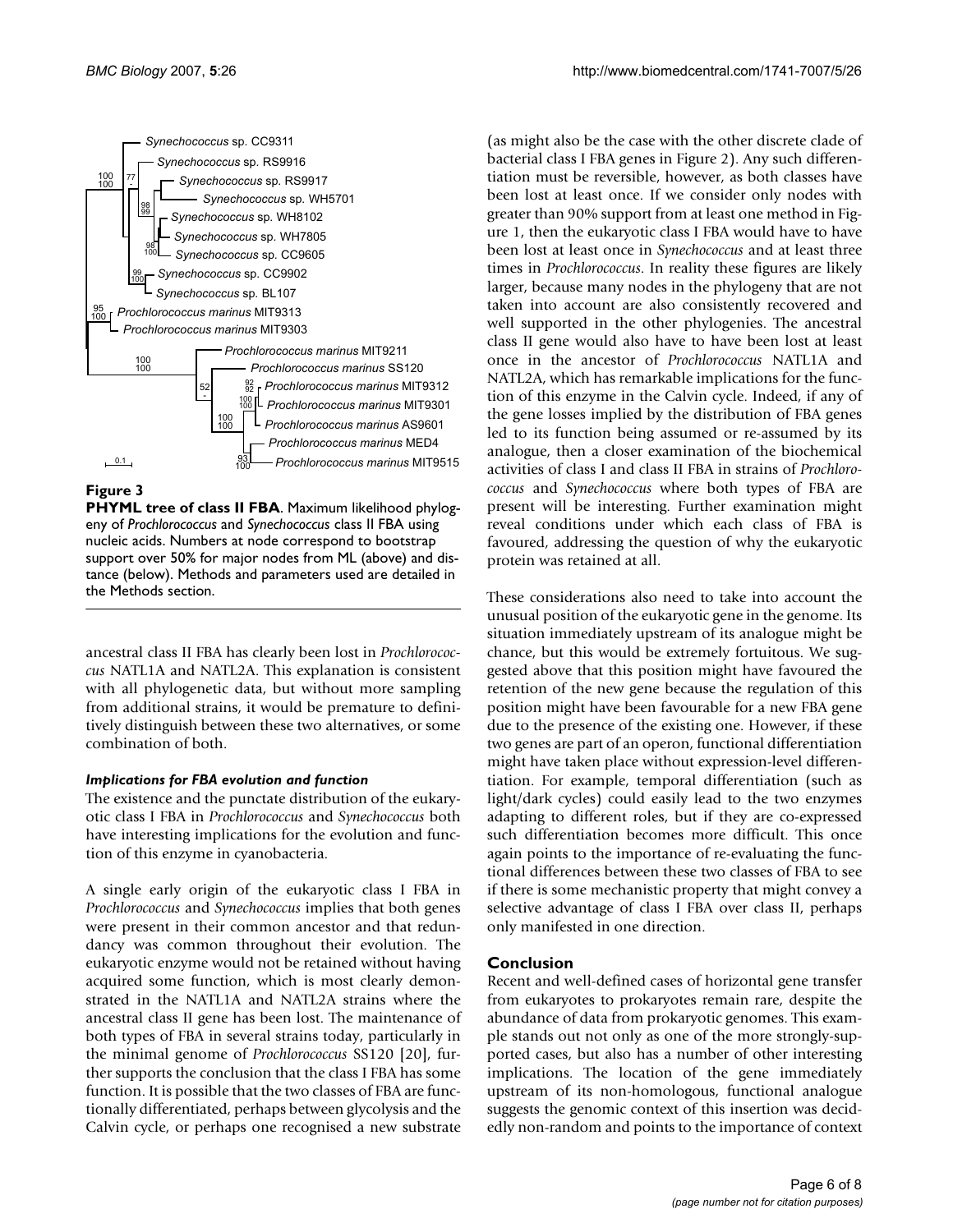in the adaptation of a newly transferred gene. The punctate distribution of the eukaryotic class I FBA among strains of *Prochlorococcus* and *Synechococcus* also suggests the history of this enzyme was subject to further complications that might shed light on the fate of newly acquired genes in prokaryotic genomes.

One of the major outstanding questions of this study is whether the eukaryotic class I FBA confers any advantage over its analogue, as opposed to simply replacing the analogue to no great consequence. In either case, the functional differences between class I and class II FBA proteins should be re-investigated in greater detail, as the possibility that class I FBAs might be more effective in Calvin cycle reactions has broad implications for the evolution of photosynthesis in prokaryotes and eukaryotes, and for the origin and evolution of plastid organelles.

#### **Methods**

#### *Identification of FBA genes and genomic context*

All complete cyanobacterial genomes (and all prokaryotic genomes in general) were searched for both class I and class II FBA gene sequences using Blastp and Blastx. The red alga-derived class I FBA was found in several strains of *Prochlorococcus* and *Synechococcus* but in no other cyanobacterium and no other prokaryotic genome. The annotated identity of the flanking genes was compared and confirmed by database comparisons. Genomic data from unpublished genomes of *Prochlorococcus* AS9601, MIT9211, MIT9301, MIT9303, MIT9312, MIT9315, NATL1A were kindly provided by ML Coleman and SW Chisholm (Massachusetts Institute of Technology, Department of Civil and Environmental Engineering, 15 Vassar Street Bldg., Cambridge, MA).

#### *Phylogenetic methods*

Protein phylogeny of class I FBA was generated from an alignment of 75 taxa and 312 characters using PhyML 2.4.4 [21] with the WAG substitution matrix, four gamma categories and one category of invariable sites. All substitutions matrices were determined using Modelgenerator 0.83 [22]. The gamma shape parameter alpha and the proportion of invariable sites i were estimated by PhyML to be 1.14 and 0.07, respectively. One hundred bootstrap replicates were preformed in the same way, using alpha and i parameters estimated from the original data. Distances were calculated using TREE-PUZZLE v. 5.2 with the WAG substitution matrix, four gamma categories and one category of invariable sites using the same alpha and i estimates. Trees were constructed using WEIGHBOR 1.0.1a and 500 bootstraps carried out using puzzleboot [23]. Nucleotide based phylogenies of ITS, FBA II, *purQ* and *mviM* from *Prochlorococcus* and *Synechococcus* were carried out using the same methods and the same numbers of bootstraps. For ITS (58 taxa and 212 positions), the HKY model of substitution with four gamma categories and one category of invariable sites was used, with the alpha parameter, proportion of invariable sites, and ts:tv ratio estimated from the data (0.40, 0.12, and 3.05, respectively). For class II FBA (18 taxa and 1021 positions), *purQ* (20 taxa and 639 positions) and *mviM* (20 taxa and 1003 positions) the GTR model of substitution with four gamma categories and one category of invariable sites was used. The alpha parameters were estimated to be 2.96, 1.57, and 1.55, and the proportions of invariable sites were estimated to be 0.51, 0.31 and 0.20, for class II FBA, *purQ* and *mviM*, respectively.

#### **Authors' contributions**

MBR, NJP and PJK contributed to the concept of this manuscript. Phylogenetic analyses were performed by MBR and PJK. The original alignment of class I FBAs was provided by NJP. The manuscript was written by MBR and PJK.

#### **Additional material**

#### **Additional file 1**

*Figure showing phylogenies of* purQ*,* mviM *generated from nucleic acids Numbers at node correspond to bootstrap support over 50% for major nodes from ML (above) and distance (below). Methods and parameters used are detailed in the Methods section.* Click here for file

[\[http://www.biomedcentral.com/content/supplementary/1741-](http://www.biomedcentral.com/content/supplementary/1741-7007-5-26-S1.eps) 7007-5-26-S1.eps]

#### **Acknowledgements**

We wish to thank ML Coleman and SW Chisholm for data from unpublished genomes of *Prochlorococcus* AS9601, MIT9211, MIT9301, MIT9303, MIT9312, MIT9315 and NATL1A. This work was supported by a grant from the Natural Sciences and Engineering Research Council of Canada. PJK is a Fellow of the Canadian Institute for Advanced Research and a senior investigator of the Michael Smith Foundation for Health Research.

#### **References**

- 1. Doolittle WF: **[Phylogenetic classification and the universal](http://www.ncbi.nlm.nih.gov/entrez/query.fcgi?cmd=Retrieve&db=PubMed&dopt=Abstract&list_uids=10381871) [tree.](http://www.ncbi.nlm.nih.gov/entrez/query.fcgi?cmd=Retrieve&db=PubMed&dopt=Abstract&list_uids=10381871)** *Science* 1999, **284:**2124-2129.
- 2. Doolittle WF: **[You are what you eat: a gene transfer ratchet](http://www.ncbi.nlm.nih.gov/entrez/query.fcgi?cmd=Retrieve&db=PubMed&dopt=Abstract&list_uids=9724962) [could account for bacterial genes in eukaryotic nuclear](http://www.ncbi.nlm.nih.gov/entrez/query.fcgi?cmd=Retrieve&db=PubMed&dopt=Abstract&list_uids=9724962) [genomes.](http://www.ncbi.nlm.nih.gov/entrez/query.fcgi?cmd=Retrieve&db=PubMed&dopt=Abstract&list_uids=9724962)** *Trends Genet* 1998, **14:**307-311.
- 3. Lawrence JG, Hendrickson H: **[Lateral gene transfer: when will](http://www.ncbi.nlm.nih.gov/entrez/query.fcgi?cmd=Retrieve&db=PubMed&dopt=Abstract&list_uids=14617137) [adolescence end?](http://www.ncbi.nlm.nih.gov/entrez/query.fcgi?cmd=Retrieve&db=PubMed&dopt=Abstract&list_uids=14617137)** *Mol Microbiol* 2003, **50:**739-749.
- 4. Koonin EV, Makarova KS, Aravind L: **[Horizontal gene transfer in](http://www.ncbi.nlm.nih.gov/entrez/query.fcgi?cmd=Retrieve&db=PubMed&dopt=Abstract&list_uids=11544372) [prokaryotes: quantification and classification.](http://www.ncbi.nlm.nih.gov/entrez/query.fcgi?cmd=Retrieve&db=PubMed&dopt=Abstract&list_uids=11544372)** *Annu Rev Microbiol* 2001, **55:**709-742.
- 5. Jenkins C, Samudrala R, Anderson I, Hedlund BP, Petroni G, Michailova N, Pinel N, Overbeek R, Rosati G, Staley JT: **[Genes for](http://www.ncbi.nlm.nih.gov/entrez/query.fcgi?cmd=Retrieve&db=PubMed&dopt=Abstract&list_uids=12486237) [the cytoskeletal protein tubulin in the bacterial genus Pros](http://www.ncbi.nlm.nih.gov/entrez/query.fcgi?cmd=Retrieve&db=PubMed&dopt=Abstract&list_uids=12486237)[thecobacter.](http://www.ncbi.nlm.nih.gov/entrez/query.fcgi?cmd=Retrieve&db=PubMed&dopt=Abstract&list_uids=12486237)** *Proc Natl Acad Sci USA* 2002, **99:**17049-17054.
- 6. Schlieper D, Oliva MA, Andreu JM, Lowe J: **[Structure of bacterial](http://www.ncbi.nlm.nih.gov/entrez/query.fcgi?cmd=Retrieve&db=PubMed&dopt=Abstract&list_uids=15967998) [tubulin BtubA/B: evidence for horizontal gene transfer.](http://www.ncbi.nlm.nih.gov/entrez/query.fcgi?cmd=Retrieve&db=PubMed&dopt=Abstract&list_uids=15967998)** *Proc Natl Acad Sci USA* 2005, **102:**9170-9175.
- 7. Richards TA, Dacks JB, Campbell SA, Blanchard JL, Foster PG, McLeod R, Roberts CW: **[Evolutionary origins of the eukaryotic](http://www.ncbi.nlm.nih.gov/entrez/query.fcgi?cmd=Retrieve&db=PubMed&dopt=Abstract&list_uids=16963634) [shikimate pathway: gene fusions, horizontal gene transfer,](http://www.ncbi.nlm.nih.gov/entrez/query.fcgi?cmd=Retrieve&db=PubMed&dopt=Abstract&list_uids=16963634)**